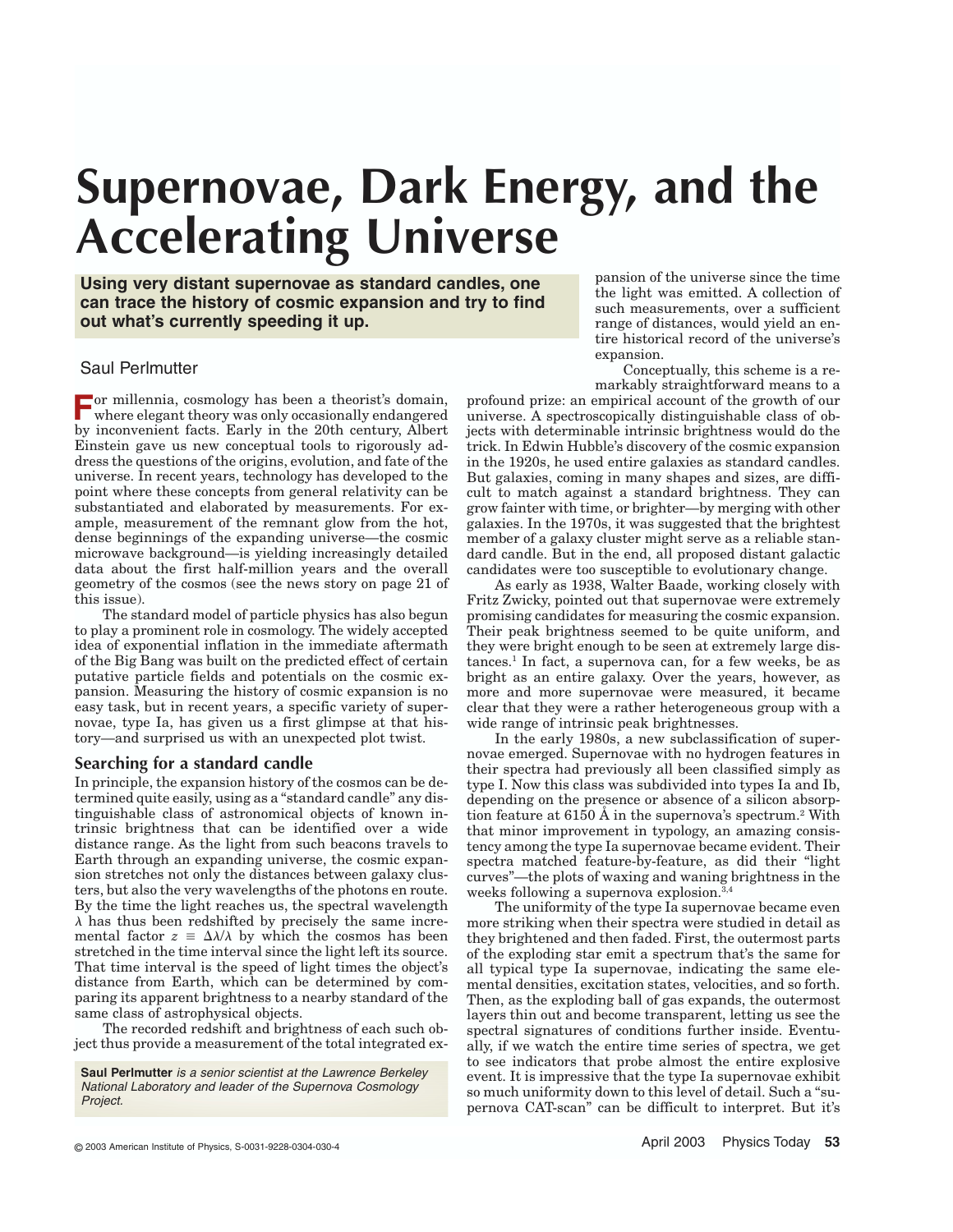**Figure 1. Light curves** of nearby, low-redshift type Ia supernovae measured by Mario Hamuy and coworkers.7 **(a)** Absolute magnitude, an inverse logarithmic measure of intrinsic brightness, is plotted against time (in the star's rest frame) before and after peak brightness. The great majority (not all of them shown) fall neatly onto the yellow band. The figure emphasizes the relatively rare outliers whose peak brightness or duration differs noticeably from the norm. The nesting of the light curves suggests that one can deduce the intrinsic brightness of an outlier from its time scale. The brightest supernovae wax and wane more slowly than the faintest. **(b)** Simply by stretching the time scales of individual light curves to fit the norm, and then scaling the brightness by an amount determined by the required time stretch, one gets all the type Ia light curves to match. $5,8$ 

clear that essentially the same physical processes are occurring in all of these explosions.

The detailed uniformity of the type Ia supernovae implies that they must have some common triggering mechanism (see the box on page 56). Equally important, this uniformity provides standard spectral and light-curve templates that offer the possibility of singling out those supernovae that deviate slightly from the norm. The complex natural histories of galaxies had made them difficult to standardize. With type Ia supernovae, however, we saw the chance to avoid such problems. We could examine the rich stream of observational data from each individual explosion and match spectral and light-curve fingerprints to recognize those that had the same peak brightness.

Within a few years of their classification, type Ia supernovae began to bear out that expectation. First, David Branch and coworkers at the University of Oklahoma showed that the few type Ia outliers—those with peak brightness significantly different from the norm—could generally be identified and screened out.4 Either their spectra or their "colors" (the ratios of intensity seen through two broadband filters) deviated from the templates. The anomalously fainter supernovae were typically redder or found in highly inclined spiral galaxies (or both). Many of these were presumably dimmed by dust, which absorbs more blue light than red.

Soon after Branch's work, Mark Phillips at the Cerro Tololo Interamerican Observatory in Chile showed that the type Ia brightness outliers also deviated from the template light curve—and in a very predictable way.5 The supernovae that faded faster than the norm were fainter at their peak, and the slower ones were brighter (see figure 1). In fact, one could use the light curve's time scale to predict peak brightness and thus slightly recalibrate each supernova. But the great majority of type Ia supernovae, as Branch's group showed, passed the screening tests and were, in fact, excellent standard candles that needed no such recalibration.<sup>6</sup>

#### **Cosmological distances**

When the veteran Swiss researcher Gustav Tammann and his student Bruno Leibundgut first reported the amazing uniformity of type Ia supernovae, there was immediate interest in trying to use them to determine the Hubble constant,  $H_0$ , which measures the present expansion rate of the cosmos. That could be done by finding and measuring a few type Ia supernovae just beyond the nearest clusters of galaxies, that is, explosions that occurred some 100 million years ago. An even more challenging goal lay in the



tantalizing prospect that we could find such standardcandle supernovae more than ten times farther away and thus sample the expansion of the universe several billion years ago. Measurements using such remote supernovae might actually show the expected slowing of the expansion rate by gravity. Because that deceleration rate would depend on the cosmic mean mass density  $\rho_m$ , we would, in effect, be weighing the universe.

If mass density is, as was generally supposed a decade ago, the primary energy constituent of the universe, then the measurement of the changing expansion rate would also determine the curvature of space and tell us about whether the cosmos is finite or infinite. Furthermore, the fate of the universe might be said to hang in the balance: If, for example, we measured a cosmic deceleration big enough to imply a  $\rho_m$  exceeding the "critical density"  $\rho_c$  $($ roughly  $10^{-29}$  gm/cm<sup>3</sup> $)$ , that would indicate that the universe will someday stop expanding and collapse toward an apocalyptic "Big Crunch."

All this sounded enticing: fundamental measurements made with a new distance standard bright enough to be seen at cosmological distances. The problem was that type Ia supernovae are a pain in the neck, to be avoided if anything else would do. At the time, a brief catalog of reasons *not* to pursue cosmological measurement with type Ia supernovae might have begun like this:

 They are rare. A typical galaxy hosts only a couple of type Ia explosions per millennium.

 $\blacktriangleright$  They are random, giving no advance warning of where to look. But the scarce observing time at the world's largest telescopes, the only tools powerful enough to measure these most distant supernovae adequately, is allocated on the basis of research proposals written more than six months in advance. Even the few successful proposals are granted only a few nights per semester. The possible oc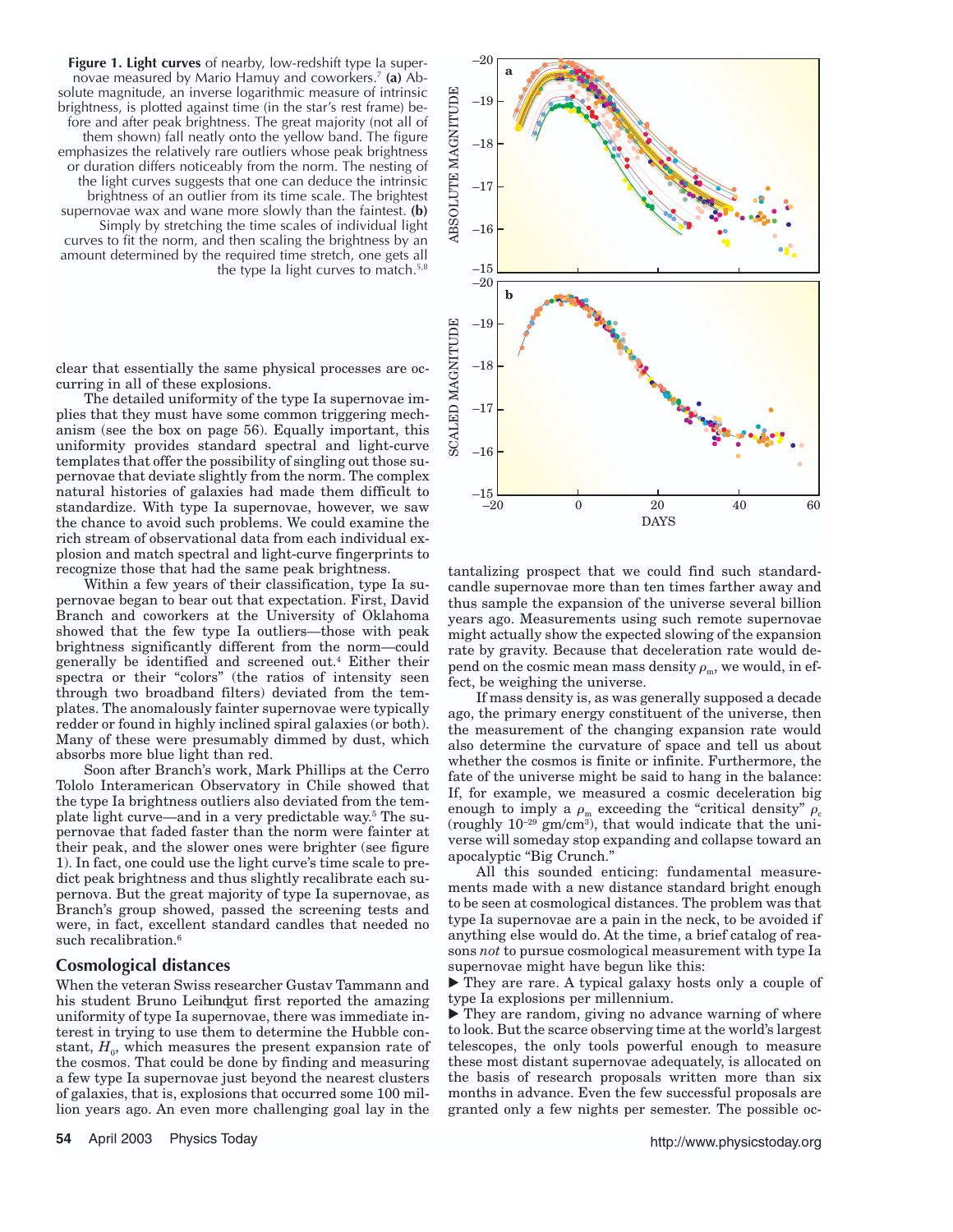currence of a chance supernova doesn't make for a compelling proposal.

▶ They are fleeting. After exploding, they must be discovered promptly and measured multiple times within a few weeks, or they will already have passed the peak brightness that is essential for calibration. It's too late to submit the observing proposal after you've discovered the supernova.

This was a classic catch-22. You couldn't preschedule telescope time to identify a supernova's type or follow it up if you couldn't guarantee one. But you couldn't prove a technique for guaranteeing type Ia supernova discoveries without prescheduling telescope time to identify them spectroscopically.

The list of problems didn't stop there. The increasing redshifting of supernova spectra with distance means that the brightness of a very distant supernova measured through a given filter is hard to compare with the brightness of a

50–100 fields Scheduled follow-up spectroscopy Almost 1000 at Keck and ESO telescopes galaxies per Scheduled follow-up field imaging by Hubble, Cerro Tololo, WIYN, Isaac Newton and ESO telescopes Hubble Brightness **Berkeley** Isaac New wry) **TIME** Keck A dozen type 1a supernovae discovered while still brightening Cerro Tololo

**Figure 2. Observing strategy** that guarantees batches of about a dozen fresh supernovae on demand. A first set of images of adjacent patches of sky containing tens of thousands of galaxies is made just after a new moon, and then these patches are reimaged just before the next new moon. New bright spots pinpoint supernovae explosions since the first exposures. The timing ensures that the supernovae are discovered before or near peak brightness. Scientists can preschedule, for moonless nights just after the second field imaging, the spectral observations at the large telescopes in Hawaii and Chile needed to confirm supernova type. By searching through many galaxies, we can guarantee a dozen or so new supernovae discovered on the second visit. That allows advance scheduling of time on the Hubble Space Telescope and other telescopes around the world, to monitor the light curves as they fade over several months.

much closer supernova measured through the same filter. (Astronomers call this the *K*-correction problem.) Dust in a supernova's host galaxy can dim the explosion's light. And there were doubts that the spectra of faint distant supernovae could be reliably identified as type Ia.

In fact, the results from the first search for very distant type Ia supernovae were not encouraging. In the late 1980s, a Danish team led by Hans Nørgaard-Nielsen found only one type Ia supernova in two years of intensive observing, and that one was already several weeks past its peak.

#### **A systematic solution**

Daunting as these problems appeared, it seemed crazy to let the logistics stand in the way, when the tools were at hand for measuring such fundamental properties of the universe: its mass density, its large-scale curvature, and its fate. After all, we didn't have to build anything nearly as formidable as the gargantuan accelerators and detectors needed for particle physics. In a project that Carl Pennypacker and I began in Richard Muller's group at the University of California, Berkeley, just before the Danish team's 1988 supernova discovery, we started by building a wide-field imager for the Anglo–Australian Observatory's 4-meter telescope. The imager would let us study thousands of distant galaxies in a night, upping the odds of a supernova discovery. Contemporary computing and networking advances just barely made possible the next-day analysis that would let us catch supernovae as they first brightened.

Finding our first supernova in 1992, we also found a solution to the *K*-correction problem by measuring the supernova in a correspondingly redshifted filter. By playing this trick with two redshifted filter bands, one could also expect to recognize dust absorption by its wavelength dependence. But we still hadn't solved the catch-22 telescope scheduling problem. We couldn't preschedule follow-up observations of our first supernova, so couldn't obtain its identifying spectrum.

In retrospect, the solution we found seems obvious though much effort was needed to implement it and prove it practical. By specific timing of the requested telescope schedules (see figure 2), we could guarantee that our widefield imager would harvest a batch of about a dozen freshly exploded supernovae, all discovered on a pre-specified observing date during the dark phase of the moon. (A bright moon is an impediment to the follow-up observation.) We first demonstrated this supernovae-on-demand methodol-<br>ogy in 1994. From then on, proposals for time at major proposals for time at major ground-based telescopes could specify discovery dates and roughly how many supernovae would be found and fol-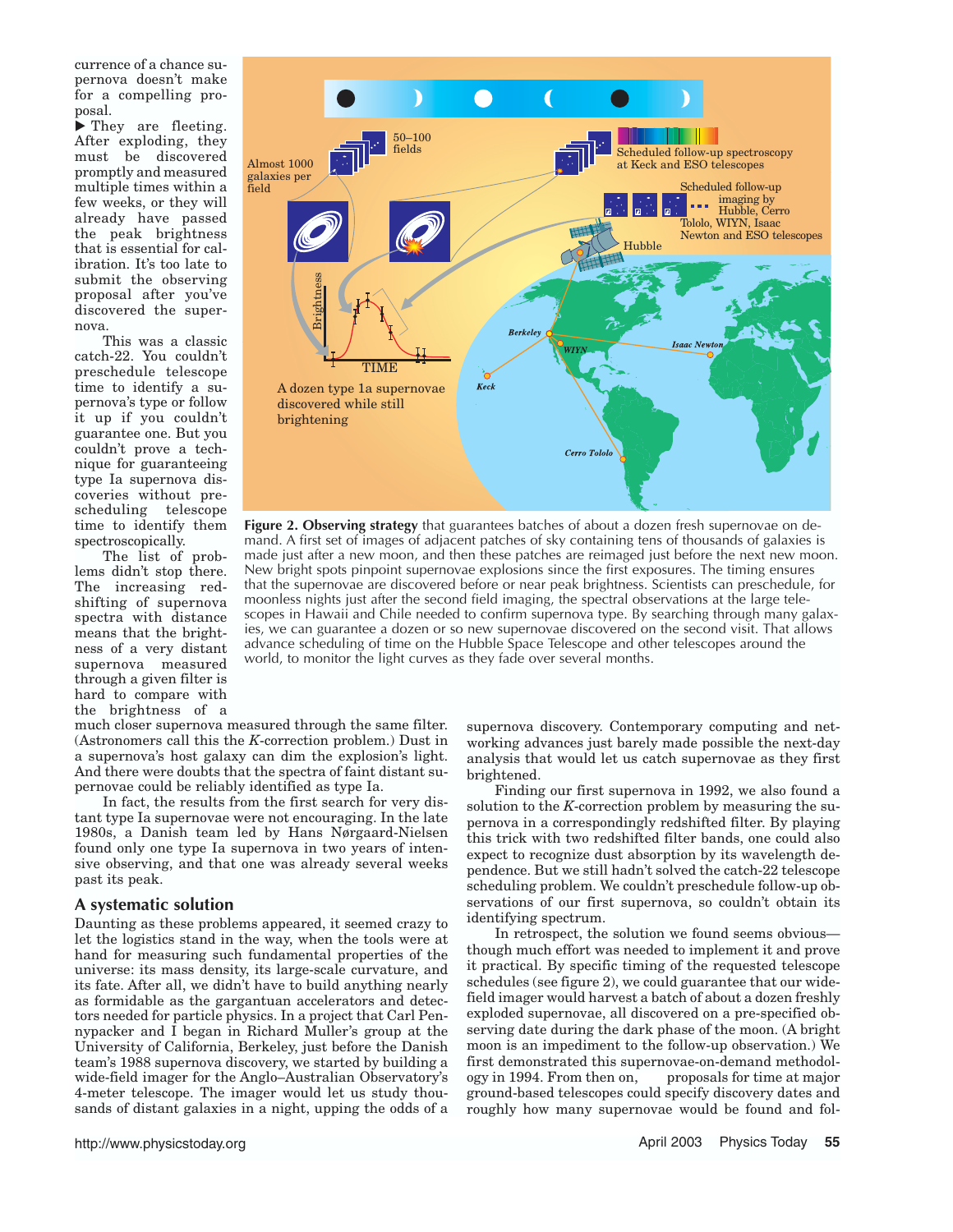**Figure 3. Observed magnitude** versus redshift is plotted for well-measure**d** distant<sup>12,13</sup> and (in the inset) nearby<sup> $7$ </sup> type Ia supernovae. For clarity, measurements at the same redshift are combined. At redshifts beyond  $z = 0.1$  (distances greater than about  $10<sup>9</sup>$  light-years), the cosmological predictions (indicated by the curves) begin to diverge, depending on the assumed cosmic densities of mass and vacuum energy. The red curves represent models with zero vacuum energy and mass densities ranging from the critical density  $\rho_c$  down to zero (an empty cosmos). The best fit (blue line) assumes a mass density of about  $\rho_c$ /3 plus a vacuum energy density twice that large—implying an accelerating cosmic expansion.



LINEAR SCALE OF THE UNIVERSE RELATIVE TO TODAY

lowed up. This approach also made it possible to use the Hubble Space Telescope for follow-up light-curve observations, because we could specify in advance the one-squaredegree patch of sky in which our wide-field imager would find its catch of supernovae. Such specificity is a requirement for advance scheduling of the HST. By now, the Berkeley team, had grown to include some dozen collaborators around the world, and was called Supernova Cos-the mology Project (SCP).

## **A community effort**

Meanwhile, the whole supernova community was making progress with the understanding of relatively nearby supernovae. Mario Hamuy and coworkers at Cerro Tololo took a major step forward by finding and studying many nearby (low-redshift) type Ia supernovae.7 The resulting beautiful data set of 38 supernova light curves (some shown in figure 1) made it possible to check and improve on the results of Branch and Phillips, showing that type Ia peak brightness could be standardized.6,7

The new supernovae-on-demand techniques that permitted systematic study of distant supernovae and the improved understanding of brightness variations among nearby type Ia's spurred the community to redouble its efforts. A second collaboration, called the High-Z Supernova Search and led by Brian Schmidt of Australia's Mount Stromlo Observatory, was formed at the end of 1994. The team included many veteran supernova experts. The two rival teams raced each other over the next few years—occasionally covering for each other with observations when one of us had bad weather—as we all worked feverishly to find and study the guaranteed on-demand batches of supernovae.

At the beginning of 1997, the SCP team presented the results for our first seven high-redshift supernovae.<sup>8</sup> These first results demonstrated the cosmological analysis techniques from beginning to end. They were suggestive of an expansion slowing down at about the rate expected for the simplest inflationary Big Bang models, but with error bars still too large to permit definite conclusions.

By the end of the year, the error bars began to tighten, as both groups now submitted papers with a few more supernovae, showing evidence for much less than the expected slowing of the cosmic expansion. $9-11$  This was beginning to be a problem for the simplest inflationary models with a universe dominated by its mass content.

Finally, at the beginning of 1998, the two groups presented the results shown in figure 3.12,13

## **What's wrong with faint supernovae?**

The faintness—or distance—of the high-redshift supernovae in figure 3 was a dramatic surprise. In the simplest

## **Exploding White Dwarfs**

**A**plausible, though unconfirmed, scenario would explain how all type Ia supernovae come to be so much alike, given the varied range of stars they start from. A lightweight star like the Sun uses up its nuclear fuel in 5 or 10 billion years. It then shrinks to an Earth-sized ember, a white dwarf, with its mass (mostly carbon and oxygen) supported against further collapse by electron degeneracy pressure. Then it begins to quietly fade away.

But the story can have a more dramatic finale if the white dwarf is in a close binary orbit with a large star that is still actively burning its nuclear fuel. If conditions of proximity and relative mass are right, there will be a steady stream of material from the active star slowly accreting onto the white dwarf. Over millions of years, the dwarf's mass builds up until it reaches the critical mass (near the Chandrasekhar limit, about 1.4 solar masses) that triggers a runaway thermonuclear explosion—a type Ia supernova.

This slow, relentless approach to a sudden cataclysmic conclusion at a characteristic mass erases most of the original differences among the progenitor stars. Thus the light curves (see figure 1) and spectra of all type Ia supernovae are remarkably similar. The differences we do occasionally see presumably reflect variations on the common theme including differences, from one progenitor star to the next, of accretion and rotation rates, or different carbon-to-oxygen ratios.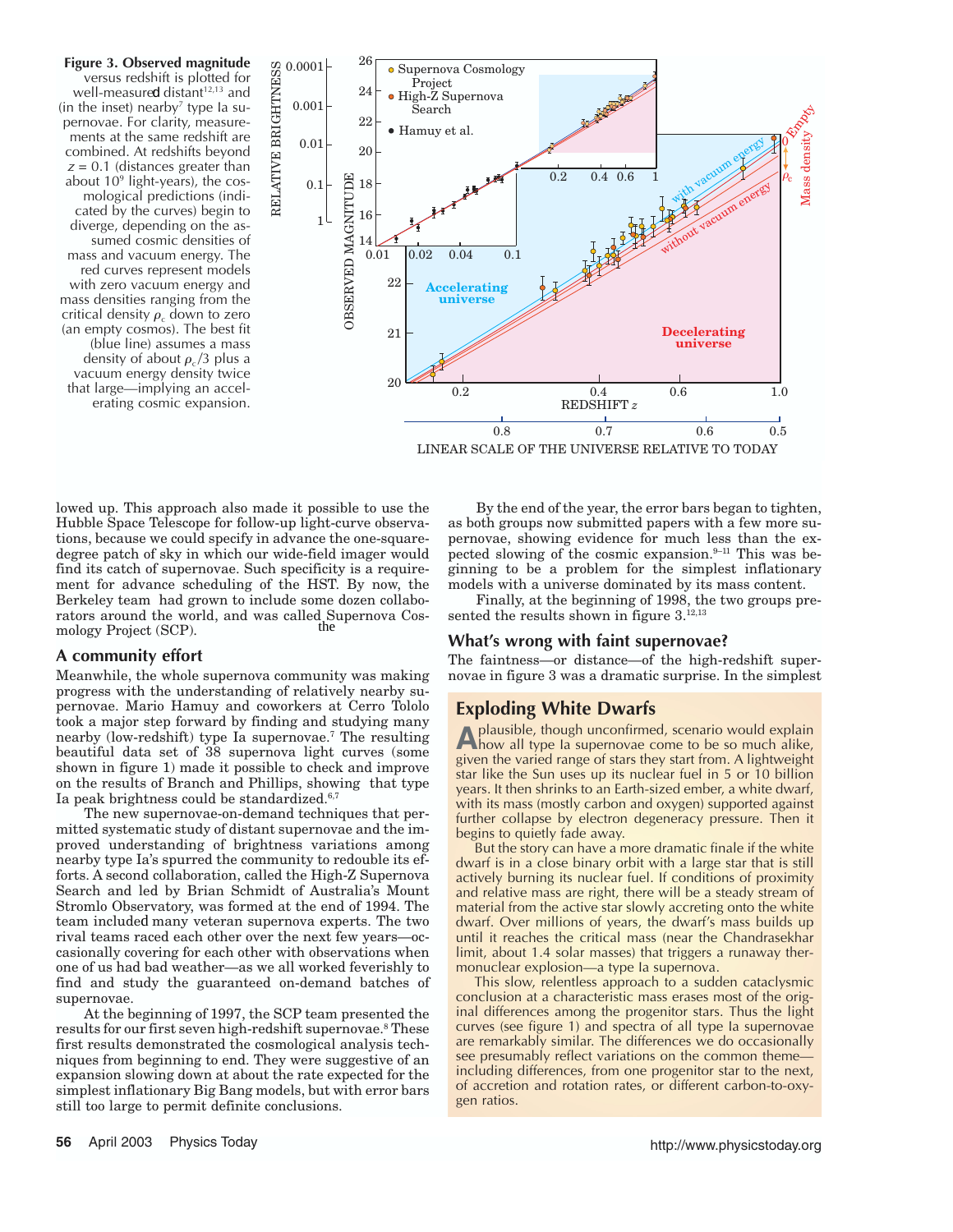

**Figure 4. The history of cosmic**  expansion, as measured by the high-redshift supernovae (the black data points), assuming flat cosmic geometry. The scale factor  *of the* universe is taken to be 1 at present, so it equals  $1/(1 + z)$ . The curves in the blue shaded region represent cosmological models in which the accelerating effect of vacuum energy eventually overcomes the decelerating effect of the mass density. These curves assume vacuum energy densities ranging from 0.95  $\rho_c$  (top curve) down to 0.4  $\rho_c$ . In the yellow shaded region, the curves represent models in which the cosmic expansion is always decelerating due to high mass density. They assume mass densities ranging (left to right) from 0.8  $\rho_c$  up to 1.4  $\rho_c$ . In fact, for the last two curves, the expansion eventually halts and reverses into a cosmic collapse.

cosmological models, the expansion history of the cosmos is determined entirely by its mass density. The greater the density, the more the expansion is slowed by gravity. Thus, in the past, a high-mass-density universe would have been expanding much faster than it does today. So one shouldn't have to look far back in time to especially distant (faint) supernovae to find a given integrated expansion (redshift).

Conversely, in a low-mass-density universe one would have to look farther back. But there is a limit to how low the mean mass density could be. After all, we are here, and the stars and galaxies are here. All that mass surely puts a lower limit on how far—that is, to what level of faintness—we must look to find a given redshift. The highredshift supernovae in figure 3 are, however, fainter than would be expected *even for an empty cosmos.*

If these data are correct, the obvious implication is that the simplest cosmological model must be too simple. The next simplest model might be one that Einstein entertained for a time. Believing the universe to be static, he tentatively introduced into the equations of general relativity an expansionary term he called the "cosmological constant"  $(\Lambda)$  that would compete against gravitational collapse. After Hubble's discovery of the cosmic expansion, Einstein famously rejected  $\Lambda$  as his "greatest blunder." In later years,  $\Lambda$  came to be identified with the zero-point vacuum energy of all quantum fields.

It turns out that invoking a cosmological constant allows us to fit the supernova data quite well. (Perhaps there was more insight in Einstein's blunder than in the best efforts of ordinary mortals.) In 1995, my SCP colleague Ariel Goobar and I had found that, with a sample of type Ia supernovae spread over a sufficiently wide range of distances, it would be possible to separate out the competing effects of the mean mass density and the vacuum-energy density.14

The best fit to the 1998 supernova data (see figures 3 and 4) implies that, in the present epoch, the vacuum energy density  $\rho_{\Lambda}$  is larger than the energy density attributable to mass  $(\rho_m c^2)$ . Therefore, the cosmic expansion is now accelerating. If the universe has no large-scale curvature,

as the recent measurements of the cosmic microwave background strongly indicate, we can say quantitatively that about 70% of the total energy density is vacuum energy and 30% is mass. In units of the critical density  $\rho_c$ , one usually writes this result as

 $\Omega_{\Lambda}\equiv\rho_{\Lambda}/\rho_{\rm c}\approx 0.7\,\,\text{and}\,\,\Omega_{\rm m}\equiv\rho_{\rm m}/\rho_{\rm c}\approx 0.3.$ 

## **Why not a cosmological constant?**

The story might stop right here with a happy ending—a complete physics model of the cosmic expansion—were it not for a chorus of complaints from the particle theorists. The standard model of particle physics has no natural place for a vacuum energy density of the modest magnitude required by the astrophysical data. The simplest estimates would predict a vacuum energy  $10^{120}$  times greater. (In supersymmetric models, it's "only"  $10^{55}$  times greater.) So enormous a  $\Lambda$  would have engendered an acceleration so rapid that stars and galaxies could never have formed. Therefore it has long been assumed that there must be some underlying symmetry that precisely cancels the vacuum energy. Now, however, the supernova data appear to require that such a cancellation would have to leave a remainder of about one part in  $10^{120}$ . That degree of fine tuning is most unappealing.

The cosmological constant model requires yet another fine tuning. In the cosmic expansion, mass density becomes ever more dilute. Since the end of inflation, it has fallen by very many orders of magnitude. But the vacuum energy density  $\rho_{\Lambda}$ , a property of empty space itself, stays constant. It seems a remarkable and implausible coincidence that the mass density, just in the present epoch, is within a factor of 2 of the vacuum energy density.

Given these two fine-tuning coincidences, it seems likely that the standard model is missing some fundamental physics. Perhaps we need some new kind of accelerating energy—a "dark energy" that, unlike  $\Lambda$ , is not constant. Borrowing from the example of the putative "inflaton" field that is thought to have triggered inflation, theorists are proposing dynamical scalar-field models and other even more exotic alternatives to a cosmological con-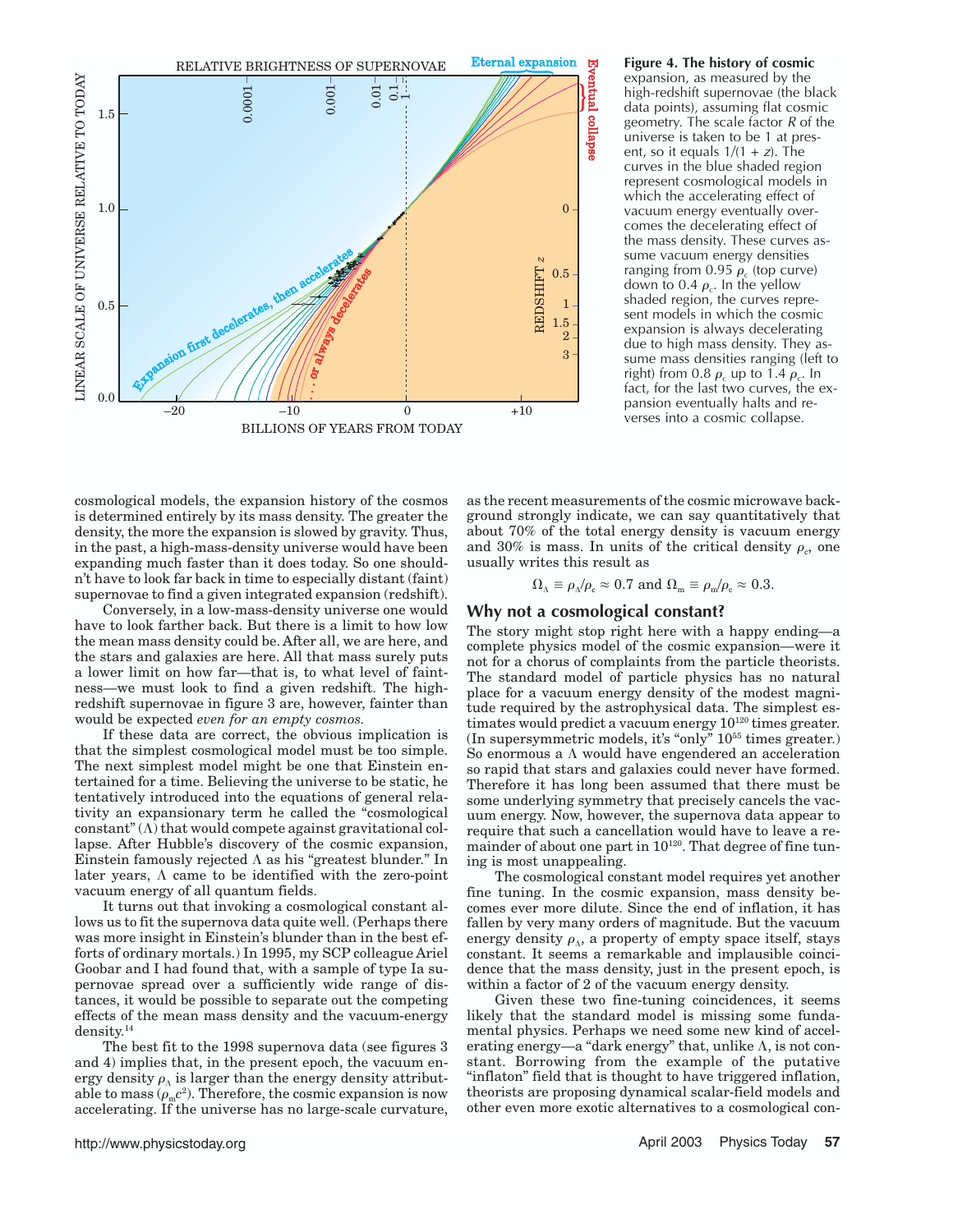**Figure 5. In the cosmological parameter space** of the normalized mass and vacuum energy densities  $\Omega_m$  and  $\Omega_{\Lambda}$ , three independent sets of obervations—high-redshift supernovae, galaxy cluster inventories, and the cosmic microwave background–converge nicely near  $\Omega_m = 0.3$  and  $\Omega_{\Lambda} = 0.7$ . The small yetlow contour in this region indicates how well we expect the proposed SNAP satellite experiment to further narrow down the parameters. The inflationary expectation of a flat cosmos ( $\Omega_m + \Omega_{\Lambda} = 1$ ) is indicated by the black diagonal. The red curve separates an eternally expanding cosmos from one that ends in a "Big Crunch."

stant, with the goal of solving the coincidence problems. (See the Reference Frame article by Michael Turner on page 10 of this issue.)

The experimental physicist's life, however, is dominated by more prosaic questions: "Where could my measurement be wrong, and how can I tell?" Crucial questions of replicability were answered by the striking agreement between our results and those of the competing team, but there remain the all-important questions of systematic uncertainties. Most of the two groups' efforts have been devoted to hunting down these systematics.15,16 Could the faintness of the supernovae be due to intervening dust? The color measurements that would show color-dependent dimming for most types of dust indicate that dust is not a major factor.12,13 Might the type Ia supernovae have been intrinsically fainter in the distant past? Spectral comparisons have, thus far, revealed no distinction between the exploding atmospheres of nearby and more distant supernovae. $9,12$ 

Another test of systematics is to look for even more distant supernovae, from the time when the universe was so much more dense that  $\rho_m$  dominated over the dark energy and was thus still slowing the cosmic expansion. Supernovae from that *decelerating* epoch should not get as faint with increasing distance as they would if dust or intrinsic evolutionary changes caused the dimming. The first few supernovae studied at redshifts beyond *z* = 1 have already begun to constrain these systematic uncertainties.<sup>17</sup> (See PHYSICS TODAY, June 2001, page 17.)

By confirming the flat geometry of the cosmos, the recent measurements of the cosmic microwave background have also contributed to confidence in the accelerating-universe results. Without the extra degree of freedom provided by possible spatial curvature, one would have to invoke improbably large systematic error to negate the supernova results. And if we include the low  $\rho_m$  estimates based on inventory studies of galaxy clusters, the  $\Omega_m-\Omega_\Lambda$  parameter plane shows a reassuring overlap for the three independent kinds of cosmological observations (see figure 5).

## **Pursuing the elusive dark energy**

The dark energy evinced by the accelerating cosmic expansion grants us almost no clues to its identity. Its tiny density and its feeble interactions presumably preclude identification in the laboratory. By construction, of course, it does affect the expansion rate of the universe, and different dark-energy models imply different expansion rates in different epochs. So we must hunt for the fingerprints of dark energy in the fine details of the history of cosmic expansion.

The wide-ranging theories of dark energy are often



characterized by their equation-of-state parameter  $w \equiv p/\rho$ , the ratio of the dark energy's pressure to its energy density. The deceleration (or acceleration) of an expanding universe, given by the general relativistic equation

#### $\ddot{R}/R = -4/3\pi G\rho(1 + 3w),$

depends on this ratio. Here *R*, the linear scale factor of the expanding universe, can be thought of as the mean distance between galaxy clusters not bound to each other. Thus the expansion accelerates whenever *w* is more negative than –1/3, after one includes all matter, radiation, and dark-energy components of the cosmic energy budget.

Each of the components has its own *w*: negligible for nonrelativistic matter, +1/3 for radiation and relativistic matter, and  $-1$  for  $\Lambda$ . That is,  $\Lambda$  exerts a peculiar negative pressure! General relativity also tells us that each component's energy density falls like  $R^{-3(1+w)}$  as the cosmos expands. Therefore, radiation's contribution falls away first, so that nonrelativistic matter and dark energy now predominate. Given that the dark-energy density is now about twice the mass density, the only constraint on dark-energy models is that *w* must, at present, be more negative than  $-1/2$  to make the cosmic expansion accelerate. However, most dark-energy alternatives to a cosmological constant have a *w* that changes over time. If we can learn more about the history of cosmic expansion, we can hope to discriminate among theories of dark energy by better determining *w* and its time dependence.

Unfortunately, the differences between the expansion histories predicted by the current crop of dark-energy models are extremely small. Distinguishing among them will require measurements an order of magnitude more accurate than those shown in figure 3, and extending twice as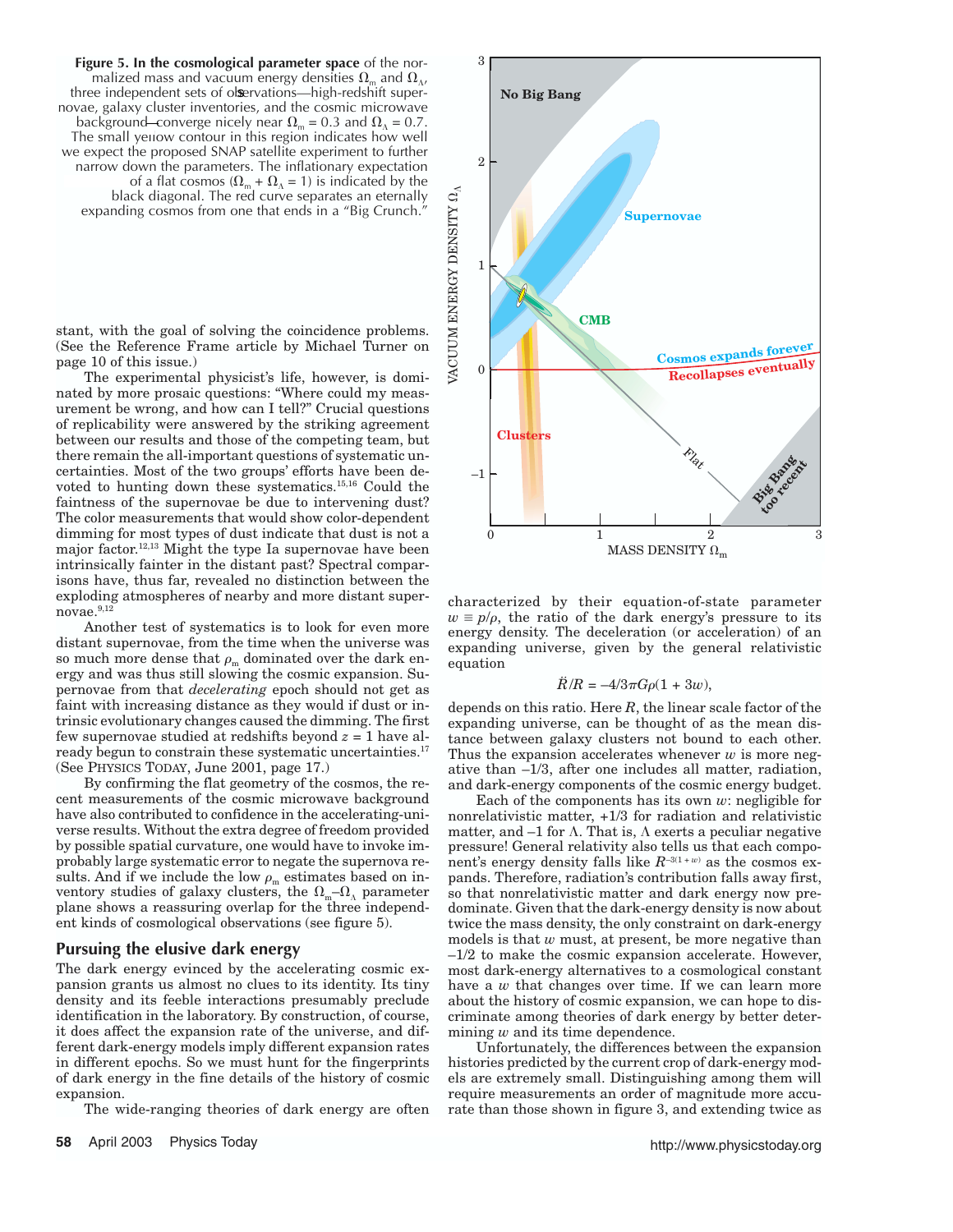far back in time.

There is no shortage of type Ia supernovae; one explodes somewhere in the sky every few seconds. In principle, then, the job is simply to study a hundred times as many supernovae as we have so far. That's a difficult but not prohibitive task, if we install dedicated wider-field imagers and improved spectrographs on dedicated large telescopes. However, it's not just a matter of improving the quantity of measurements. The quality must also take a dramatic step forward, because the current measurement accuracy is not limited simply by statistical errors. Even with the number of supernovae we already have in hand, our statistical uncertainties are already close to the systematic uncertainties.

### **A new challenge**

The next generation of supernova projects has already begun. Telescope scheduling committees have dramatically increased the time allotted them on the largest telescopes. With biweekly monitoring of patches of sky for several years on end at two 4-meter telescopes, it will be possible to collect almost complete light curves for hundreds of 5-billion-year-old type Ia supernovae. Smaller telescopes will study the time-varying spectra of much closer supernovae. And imagers on the HST and the 8-m Subaru Telescope in Hawaii are now revealing handfuls of 10-billion-year-old supernovae. A number of large new telescopes are devoting extensive observing programs to follow-up measurements of this plethora of supernovae. At the most extreme distances, only the Hubble telescope can just barely follow the fading supernovae, redshifted into the infrared. With this array of efforts, we may know, before too long, whether the time-averaged behavior of the dark energy is consistent with a cosmological constant.

The still harder goal of the third generation of supernova work, which also has already begun, is to look for time variations in the dark energy. For this higher-precision work, the systematic uncertainties must be reduced dramatically. The physical details of each individual supernova explosion must be pinned down with extensive and exacting spectral and photometric monitoring. Intervening dust must be measured with wavelength coverage extending into the near-infrared. Host galaxies must be classified to control for environmental effects on the type Ia standard candle. And we will have to study enough supernovae in each redshift range to take account of possible gravitational lensing by foreground galaxies that can brighten or dim a supernova.

These very exacting requirements have pushed us to work above the atmosphere and design a new orbiting optical and near-infrared telescope called SNAP (the SuperNova/Acceleration Probe). With a 2-meter mirror, a half-billion-pixel imager, and a high-throughput spectrograph, this space mission can accomplish the unprecedented suite of measurements required for measuring thousands of supernovae with adequately constrained systematic uncertainties.<sup>18</sup>

We live in an unusual time, perhaps the first golden age of empirical cosmology. With advancing technology, we have begun to make philosophically significant measurements. These measurements have already brought surprises. Not only is the universe accelerating, but it apparently consists primarily of mysterious substances. We've already had to revise our simplest cosmological models. Dark energy has now been added to the already perplexing question of dark matter. One is tempted to speculate that these ingredients are add-ons, like the Ptolemaic epicycles, to preserve an incomplete theory. With the next decade's new experiments, exploiting not only distant

April 2003 Physics Today **59**